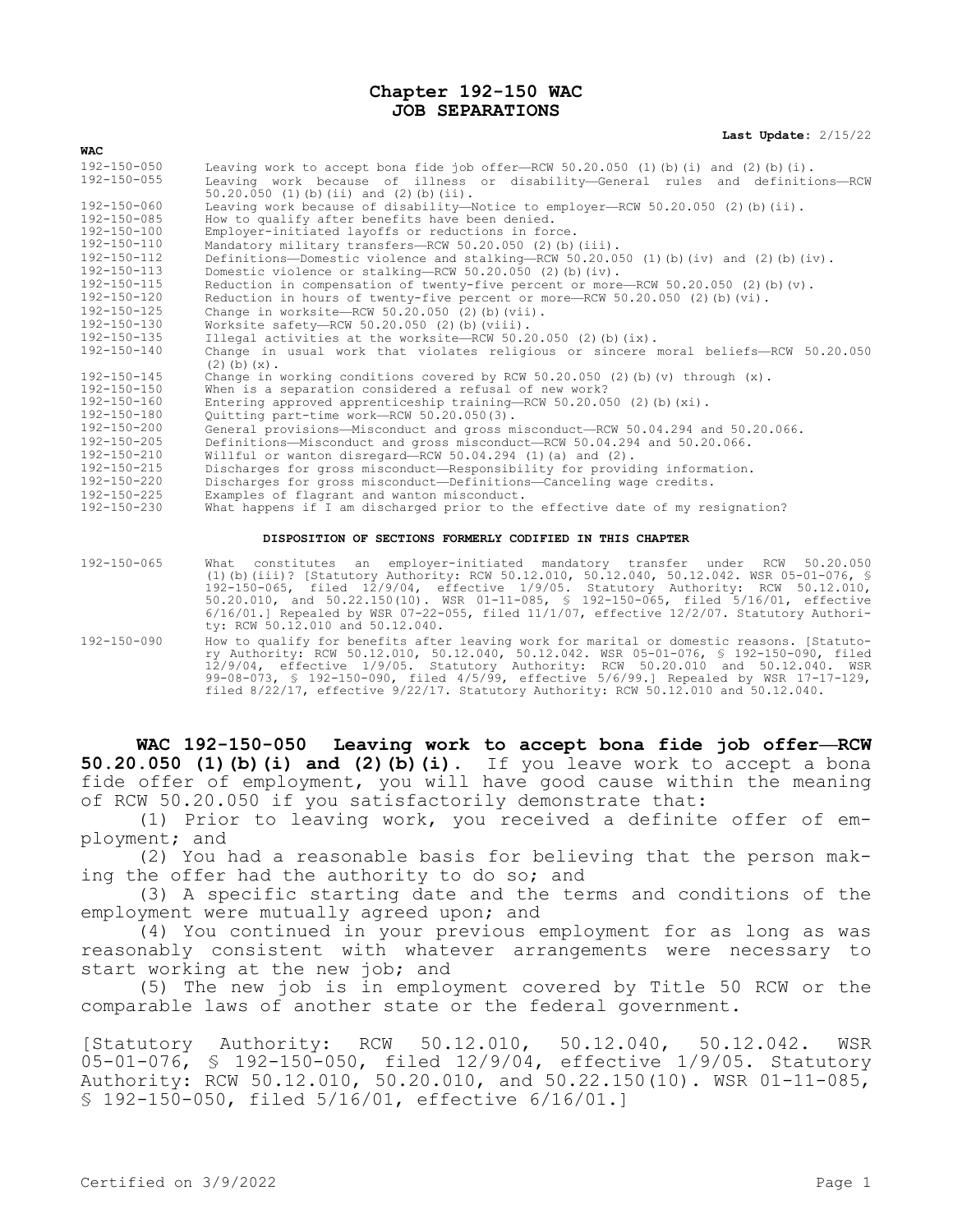**WAC 192-150-055 Leaving work because of illness or disability— General rules and definitions—RCW 50.20.050 (1)(b)(ii) and (2)(b)(ii).** (1) **General rule.** To establish good cause for leaving work voluntarily because of your illness or disability or the illness, disability, or death of a member of your immediate family, you must demonstrate that:

(a) You left work primarily because of such illness, disability, or death; and

(b) The illness, disability, or death made it necessary for you to leave work; and

(c) You first exhausted all reasonable alternatives prior to leaving work, including:

(i) Notifying your employer of the reason(s) for the absence as provided in WAC 192-150-060; and

(ii) Asking to be reemployed when you are able to return to work. (You are not required to request reemployment after the job separation has occurred to establish good cause.)

(2) For claims with an effective date of January 4, 2004, or later, you are not eligible for unemployment benefits unless, in addition to the requirements of subsections  $(1)$   $(a) - (c)$  above, you terminate your employment and are not entitled to be reinstated in the same or similar position.

(3) **Exception.** You may be excused from failure to exhaust reasonable alternatives prior to leaving work as required by subsection (1)(c) if you can show that doing so would have been a futile act.

(4) **Definitions.** For purposes of this chapter:

(a) "Disability" means a sensory, mental, or physical condition that:

(i) Is medically recognizable or diagnosable;

(ii) Exists as a record or history; and

(iii) Substantially limits the proper performance of your job;

(b) "Immediate family" means your spouse, domestic partner, and the children (including unborn children), siblings, step-children, foster children, or parents of either spouse or domestic partner, whether living with you or not, and other relatives who temporarily or permanently reside in your household;

(c) "Necessary" means the conditions are of such degree or severity in relation to your particular circumstances that they would cause a reasonably prudent person acting under similar circumstances to quit work.

[Statutory Authority: RCW 50.12.010, 50.12.040, and 34.05.120. WSR 10-01-156, § 192-150-055, filed 12/22/09, effective 1/22/10. Statutory Authority: RCW 50.12.010, 50.12.040, 50.12.042. WSR 05-01-076, § 192-150-055, filed 12/9/04, effective 1/9/05. Statutory Authority: RCW 50.12.010 and 50.12.040. WSR 02-14-035, § 192-150-055, filed 6/25/02, effective 7/26/02.]

**WAC 192-150-060 Leaving work because of disability—Notice to employer—RCW 50.20.050 (2)(b)(ii).** (1) If you leave work because of a disability you must notify your employer about your disabling condition before the date you leave work or begin a leave of absence. Notice to the employer shall include any known restrictions on the type or hours of work you may perform.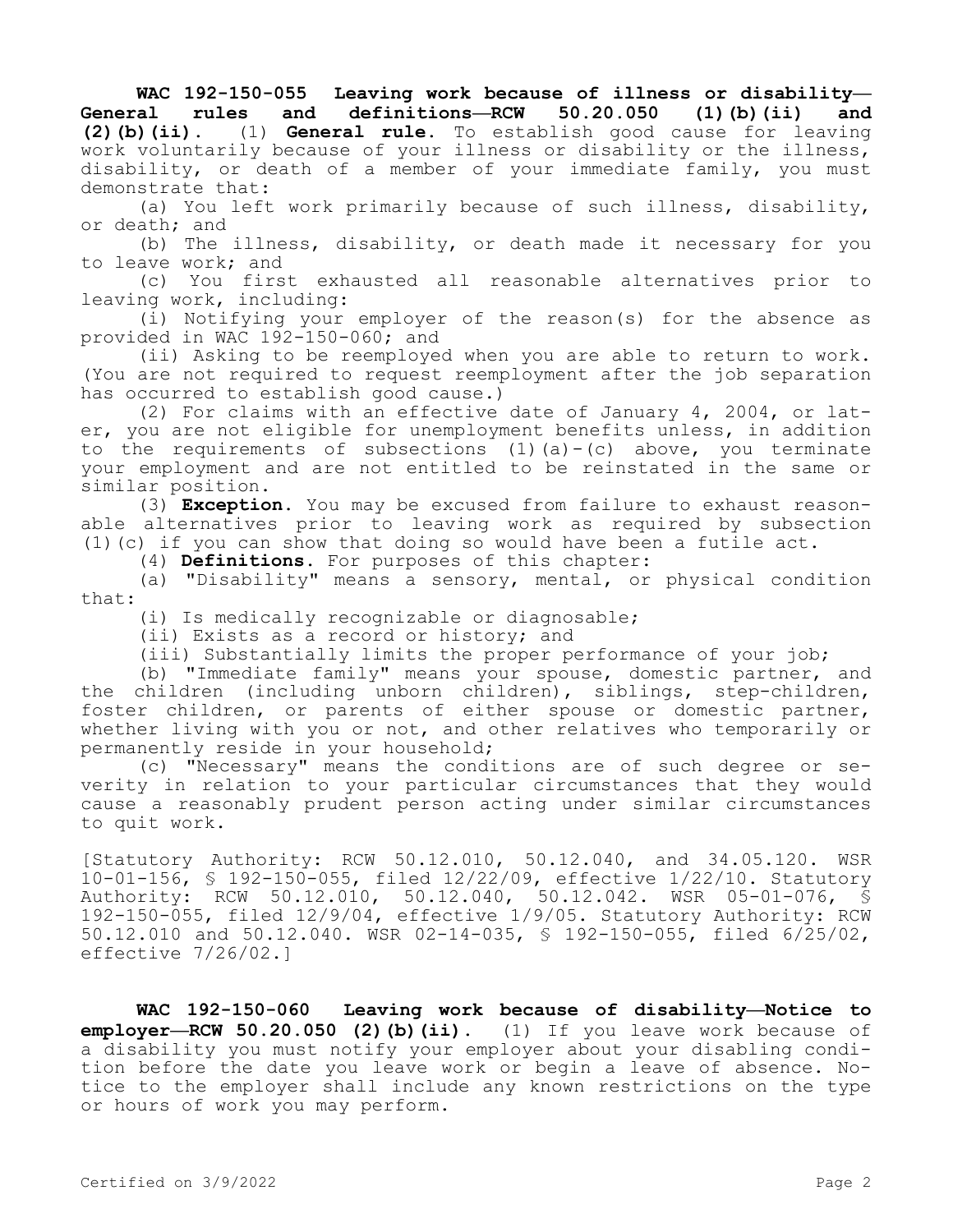(2) Any restrictions on the type or hours of work you may perform must be supported by a physician's statement or by the terms of a collective bargaining agreement or individual hiring contract.

(3) Nothing in unemployment insurance law requires your employer to offer you alternative suitable work when you have a disability, or modify your duties so that you can perform your current job. However, any offer from your employer of other suitable work must be made prior to the date you leave work or begin a leave of absence. You are not required to request alternative work from your employer to be found available for work.

(4) If your employer offers you alternative work or otherwise offers to accommodate your disability, you must demonstrate good cause to refuse the offer. This may include, but is not limited to, information from your physician that the accommodation offered by your employer was inadequate to reasonably accommodate your medical condition, or information demonstrating that the alternative work offered you by your employer was not suitable.

(5) If you refuse an offer of work from any employer after your job separation or after beginning a leave of absence, the department will determine whether you refused an offer of suitable work as provided in RCW 50.20.080.

(6) If you are on a leave of absence due to your disability, you must promptly request reemployment from your employer when you are again able to return to work.

(7) This section also applies to individuals on a leave of absence because of a pregnancy-related disability.

(8) In addition to the requirements of this section you are not eligible for unemployment benefits unless you terminate your employment and are not entitled to be reinstated to the same or similar position.

[Statutory Authority: RCW 50.12.010 and 50.12.040. WSR 17-17-129, § 192-150-060, filed 8/22/17, effective 9/22/17. Statutory Authority: RCW 50.12.010, 50.12.040, 50.12.042. WSR 05-01-076, § 192-150-060, filed 12/9/04, effective 1/9/05. Statutory Authority: RCW 50.12.010, 50.12.040, 50.20.010. WSR 02-08-072, § 192-150-060, filed 4/2/02, effective 5/3/02.]

**WAC 192-150-085 How to qualify after benefits have been denied.**  (1) Benefits may be denied under RCW 50.20.050 for voluntarily leaving work, RCW 50.20.060 for being discharged for misconduct, and RCW 50.20.080 for refusing an offer of suitable work or job referral. The denial of benefits will continue indefinitely until you show that:

(a) At least seven calendar weeks have elapsed following the week the act occurred that resulted in the denial of benefits; and

(b) You have obtained bona fide work and earned wages of at least seven times your suspended weekly benefit amount. The wages earned must be in employment that is covered by Title 50 RCW or the comparable laws of another state or the federal government.

(2) Benefits may be denied under RCW 50.20.066 for being discharged for misconduct or gross misconduct. The denial of benefits will continue indefinitely until you show that:

(a) At least ten calendar weeks have elapsed following the week the act occurred that resulted in the denial of benefits; and

(b) You have obtained bona fide work and earned wages of at least ten times your suspended weekly benefit amount. The wages earned must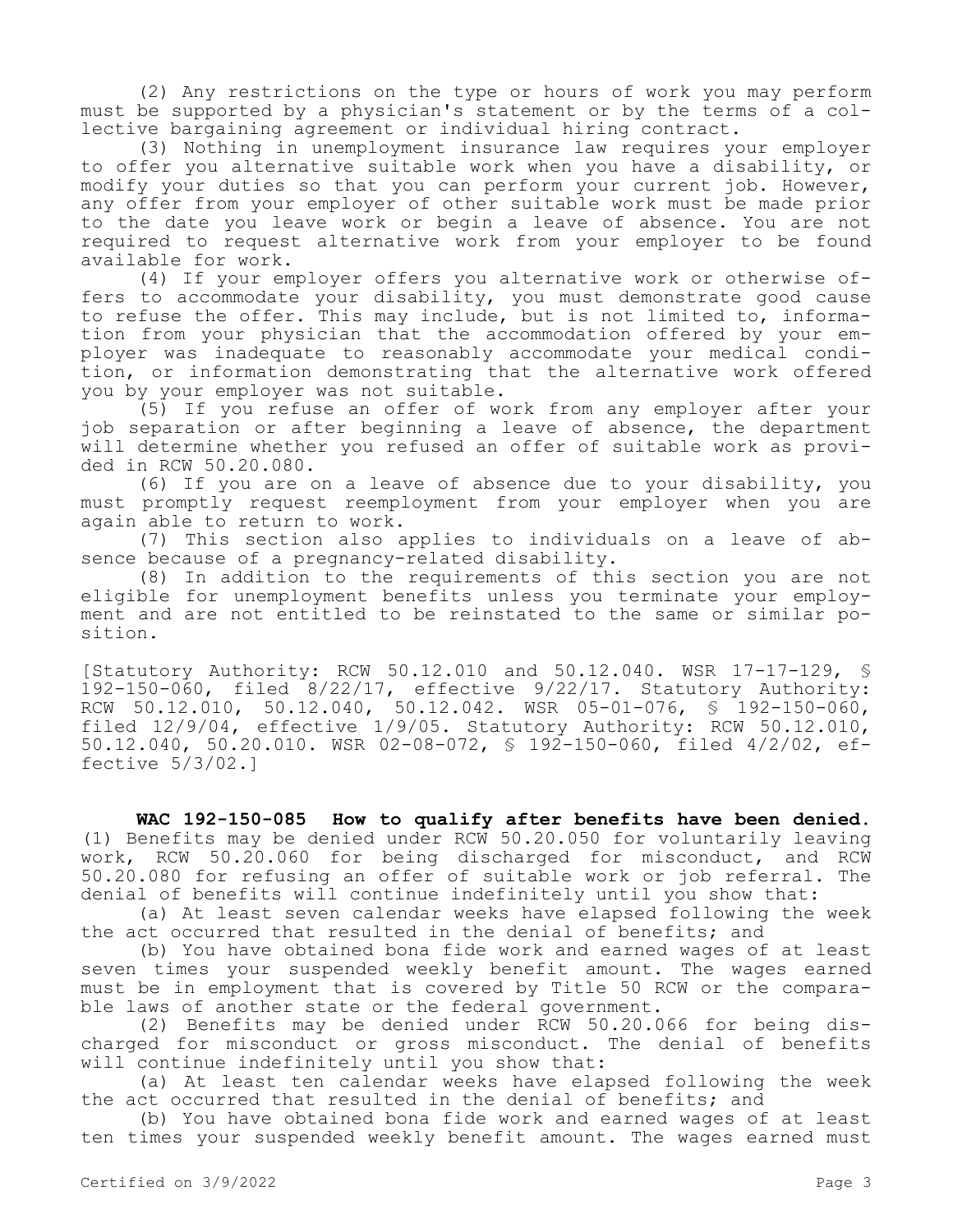be in employment that is covered by Title 50 RCW or the comparable laws of another state or the federal government.

[Statutory Authority: RCW 50.12.010 and 50.12.040. WSR 17-17-129, § 192-150-085, filed 8/22/17, effective 9/22/17. Statutory Authority: RCW 50.12.010, 50.12.040, 50.12.042. WSR 05-01-076, § 192-150-085, filed 12/9/04, effective 1/9/05. Statutory Authority: RCW 50.12.010, 50.20.010, and 50.22.150(10). WSR 01-11-085, § 192-150-085, filed 5/16/01, effective 6/16/01.]

**WAC 192-150-100 Employer-initiated layoffs or reductions in force.** (1) You will not be considered to have been separated from employment for a disqualifying reason when:

(a) Your employer takes the first action in the separation process by announcing in writing to its employees that:

(i) The employer plans to reduce its work force through a layoff or reduction in force, and

(ii) That employees can offer to be among those included in the layoff or reduction in force;

(b) You offer to be one of the employees included in the layoff or reduction in force; and

(c) Your employer takes the final action in the separation process by accepting your offer to be one of the employees included in the layoff or reduction in force, thereby ending your employment relationship.

(2) This section does not apply to situations where an employer modifies benefits or otherwise encourages early retirement or early separation, but the employer and employee do not follow the steps in subsection (1)(a) through (c).

[Statutory Authority: RCW 50.12.010, 50.12.040. WSR 01-12-009, § 192-150-100, filed 5/24/01, effective 6/24/01.]

**WAC 192-150-110 Mandatory military transfers—RCW 50.20.050 (2)(b)(iii).** (1) Any military transfer is considered mandatory if your spouse or domestic partner receives orders from the military to relocate to a new duty station, regardless of whether the transfer is temporary or permanent.

(2) You may show good cause to quit work if you relocate for your spouse or domestic partner's employment that was due to a mandatory military transfer if:

(a) Your spouse or domestic partner's new duty station is outside your existing labor market; and

(b) You continued to work for your previous employer for as long as was reasonable prior to the move.

(3) For purposes of this section, the term "military" includes the following: U.S. Navy, U.S. Army, U.S. Air Force, U.S. Marine Corps, U.S. Coast Guard, activated reserve members of any of these service branches, activated members of the National Guard, commissioned officers of the National Oceanographic and Atmospheric Administration, and commissioned officers of the regular or reserve corps of the U.S. Public Health Service.

(4) Good cause for quitting work is not established under this section if: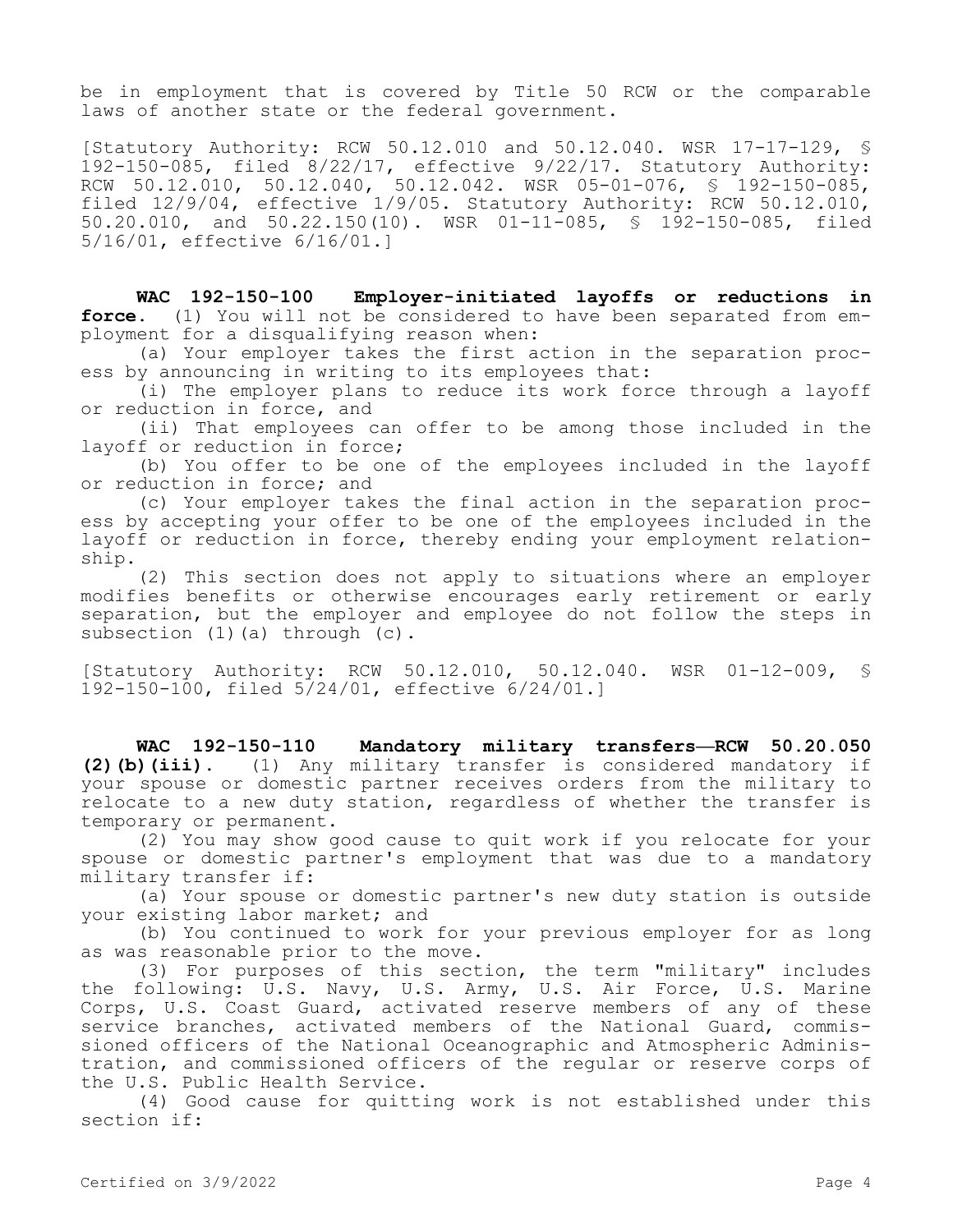(a) You quit work to return to your home of record or to another location rather than accompanying your spouse or domestic partner to a new duty location; or

(b) Your spouse or domestic partner leaves military service and you elect to relocate to your home of record or elsewhere.

[Statutory Authority: RCW 50.12.010 and 50.12.040. WSR 17-17-129, § 192-150-110, filed 8/22/17, effective 9/22/17. Statutory Authority: RCW 50.12.010, 50.12.040, and 34.05.120. WSR 10-01-156,  $\frac{1}{5}$  192-150-110, filed 12/22/09, effective 1/22/10. Statutory Authority: RCW 50.12.010 and 50.12.040. WSR 07-22-055, § 192-150-110, filed 11/1/07, effective 12/2/07. Statutory Authority: RCW 50.12.010, 50.12.040, 50.12.042. WSR 05-01-076, § 192-150-110, filed 12/9/04, effective 1/9/05.]

## *(Effective until July 1, 2022)*

**WAC 192-150-112 Definitions—Domestic violence and stalking—RCW 50.20.050 (1)(b)(iv) and (2)(b)(iv).** To constitute good cause for leaving work, your job separation must have been necessary to protect yourself or a member of your immediate family from domestic violence or stalking.

(1) **Immediate family** is defined in WAC 192-150-055 and means your spouse, domestic partner, and [the] children (including your unborn children), siblings, stepchildren, foster children, or parents of either spouse or domestic partner, whether living with you or not, and other relatives who temporarily or permanently reside in your household.

(2)(a) **Domestic violence** is defined in RCW 26.50.010. It includes the following acts committed between family or household members:

(i) Physical harm, bodily injury, assault, or the infliction of fear of imminent physical harm, bodily injury or assault;

(ii) Sexual assault; or

(iii) Stalking.

(b) The perpetrator of domestic violence must be a family or household member, which means:

(i) Spouses, domestic partners, former spouses, and former domestic partners,

(ii) Persons who have a child in common regardless of whether they have been married or have lived together at any time,

(iii) Adult persons related by blood or marriage,

(iv) Adult persons who are presently residing together or who have resided together in the past,

(v) Persons sixteen years of age or older who are presently residing together or who have resided together in the past and who have or have had a dating relationship,

(vi) Persons sixteen years of age or older with whom a person sixteen years of age or older has or has had a dating relationship, and

(vii) Persons who have a biological or legal parent-child relationship, including stepparents, stepchildren, grandparents, and grandchildren.

(c) "Dating relationship" means a social relationship of a romantic nature.

(3) **Stalking** is defined by RCW 9A.46.110. It means: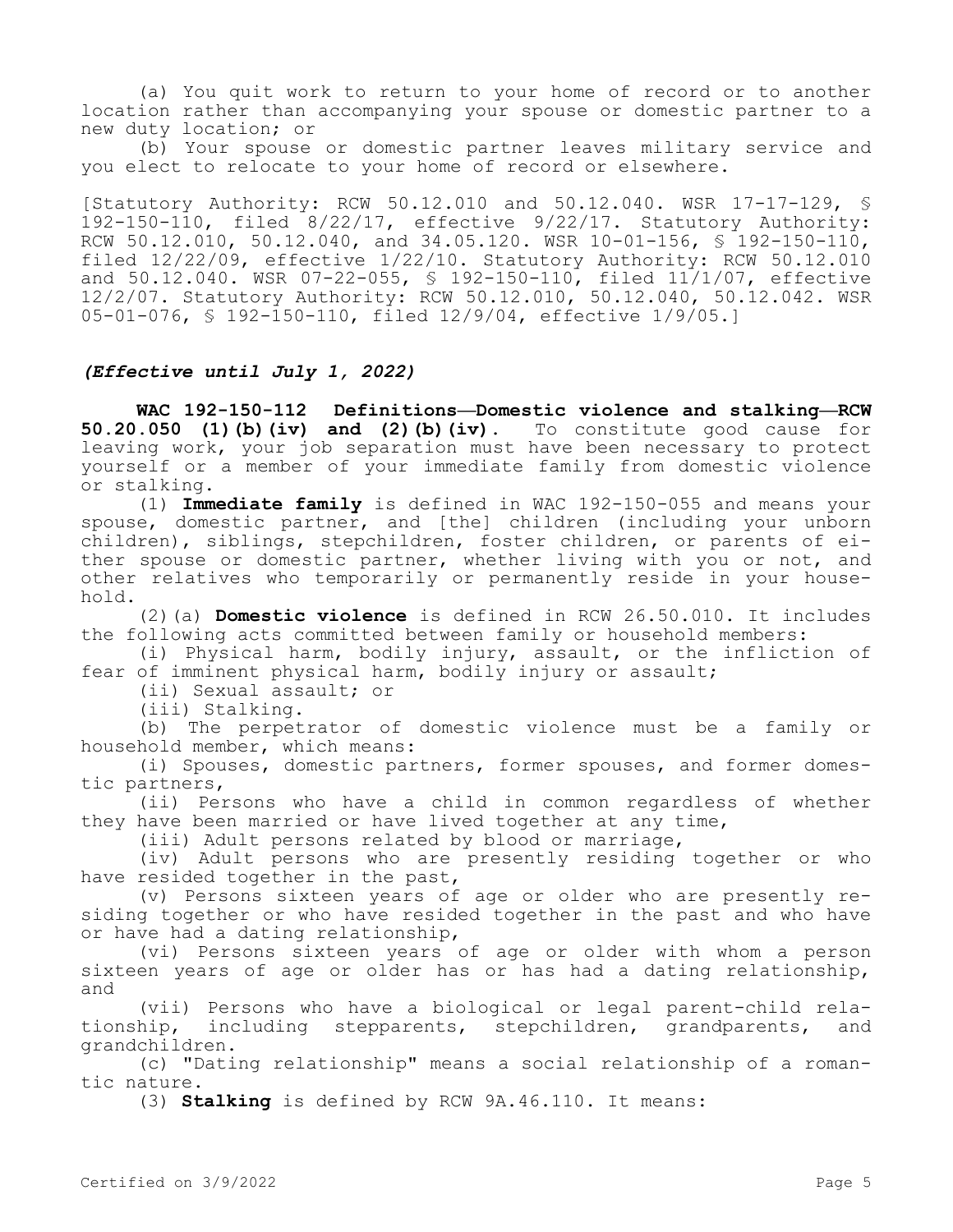(a) Intentionally and repeatedly harassing or following another person; and

(b) Placing the person being harassed or followed in fear of injury to self or property, or to another person or the property of another person; and

(c) Intending to frighten, intimidate, or harass the other person; or

(d) Knowing or having reason to know that the person is afraid, intimidated, or harassed even if the stalker did not intend to place the person in fear or intimidate or harass the person.

(i) "Harass" means a knowing and willful course of conduct directed at a specific person which seriously alarms, annoys, harasses, or is detrimental to such person, and which serves no legitimate or lawful purpose.

(ii) "Repeatedly" means on two or more separate occasions.

(iii) "Follows" means deliberately maintaining visual or physical proximity to a specific person over a period of time. A finding that the alleged stalker repeatedly and deliberately appears at the person's home, school, place of employment, business, or any other location to maintain visual or physical proximity to the person is sufficient to find that the alleged stalker follows the person. It is not necessary to establish that the alleged stalker follows the person while in transit from one location to another.

(iv) "Contact" includes, in addition to any other form of contact or communication, the sending of an electronic communication to the person.

[Statutory Authority: RCW 50.12.010, 50.12.040, and 34.05.120. WSR 10-01-156, § 192-150-112, filed 12/22/09, effective 1/22/10. Statutory Authority: RCW 50.12.010, 50.12.040, 50.12.042, and 50.20.010. WSR 05-13-156, § 192-150-112, filed 6/21/05, effective 7/22/05.]

**Reviser's note:** RCW 34.05.395 requires the use of underlining and deletion marks to indicate amendments to existing rules, and deems ineffectual changes not filed by the agency in this manner. The bracketed material in the above section does not appear to conform to the statutory requirement.

## *(Effective July 1, 2022)*

**WAC 192-150-112 Definitions—Domestic violence and stalking—RCW 50.20.050 (1)(b)(iv) and (2)(b)(iv).** To constitute good cause for leaving work, your job separation must have been necessary to protect yourself or a member of your immediate family from domestic violence or stalking.

(1) **Immediate family** is defined as your spouse, domestic partner, and the children (including your unborn children), siblings, stepchildren, foster children, or parents of either spouse or domestic partner, whether living with you or not, and other relatives who temporarily or permanently reside in your household.

(2) **Domestic violence** is defined in RCW 7.105.010.

(3) **Stalking** is defined by RCW 9A.46.110. It means:

(a) Intentionally and repeatedly harassing or following another person; and

(b) Placing the person being harassed or followed in fear of injury to self or property, or to another person or the property of another person; and

(c) Intending to frighten, intimidate, or harass the other person; or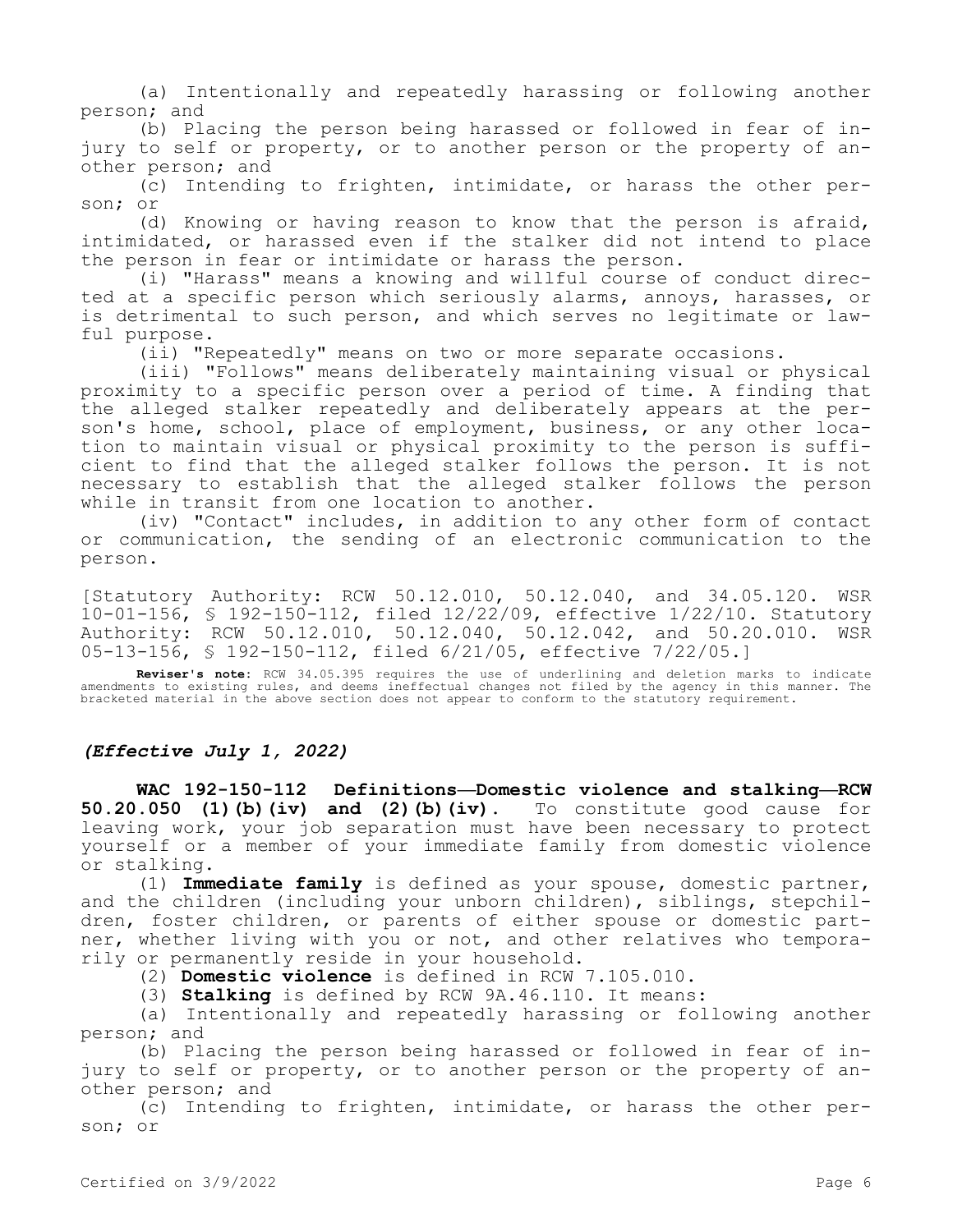(d) Knowing or having reason to know that the person is afraid, intimidated, or harassed even if the stalker did not intend to place the person in fear or intimidate or harass the person.

(i) "Harass" means a knowing and willful course of conduct directed at a specific person which seriously alarms, annoys, harasses, or is detrimental to such person, and which serves no legitimate or lawful purpose.

(ii) "Repeatedly" means on two or more separate occasions.

(iii) "Follows" means deliberately maintaining visual or physical proximity to a specific person over a period of time. A finding that the alleged stalker repeatedly and deliberately appears at the person's home, school, place of employment, business, or any other location to maintain visual or physical proximity to the person is sufficient to find that the alleged stalker follows the person. It is not necessary to establish that the alleged stalker follows the person while in transit from one location to another.

(iv) "Contact" includes, in addition to any other form of contact or communication, the sending of an electronic communication to the person.

[Statutory Authority: 2021 c 215 and RCW 50.20.050. WSR 22-05-077, § 192-150-112, filed 2/15/22, effective 7/1/22. Statutory Authority: RCW 50.12.010, 50.12.040, and 34.05.120. WSR 10-01-156, § 192-150-112, filed  $12/22/09$ , effective  $1/22/10$ . Statutory Authority: RCW 50.12.010, 50.12.040, 50.12.042, and 50.20.010. WSR 05-13-156, § 192-150-112, filed 6/21/05, effective 7/22/05.]

**WAC 192-150-113 Domestic violence or stalking—RCW 50.20.050 (2)(b)(iv).** (1) As a condition of eligibility for benefits, you are not required to exhaust reasonable alternatives prior to leaving work.

(2) The amount of notice you provide to your employer will not be a factor in evaluating whether you had good cause to leave work under this section. You will not be penalized for:

(a) Failing to provide notice to your employer prior to leaving work;

(b) Providing several weeks advance notice because you are making preparations to leave the situation;

(c) Not disclosing the domestic violence or stalking to your employer;

(d) Enduring domestic violence or stalking for an extended period of time before the job separation; or

(e) Leaving work when there has not been a recent act of domestic violence or stalking, provided you had a reasonable fear of future domestic violence or stalking.

(3) The following factors will be considered in evaluating whether you had good cause to leave work under this section:

(a) Domestic violence or stalking is the primary reason you left work, even if you gave a different reason for separation to your employer;

(b) Your separation was necessary which, for purposes of this section, means you had a good faith belief that you needed to leave work based upon:

(i) Your fear of domestic violence or stalking;

(ii) Avoiding domestic violence or stalking; or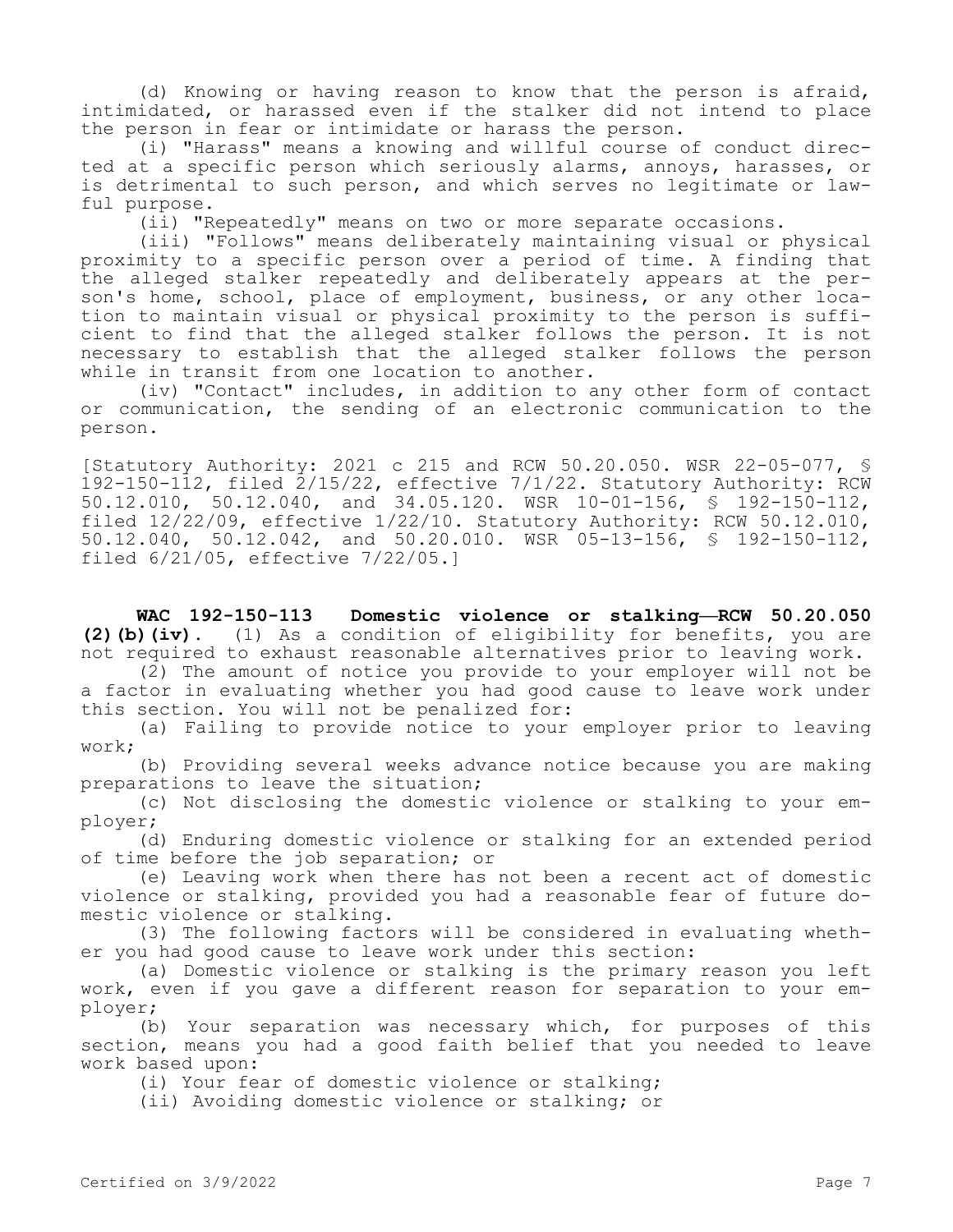(iii) The consequences of domestic violence or stalking, including but not limited to legal proceedings, health care, counseling, child custody, or child protection matters.

[Statutory Authority: RCW 50.12.010, 50.12.040, 50.12.042, and 50.20.010. WSR 05-13-156, § 192-150-113, filed 6/21/05, effective 7/22/05.]

**WAC 192-150-115 Reduction in compensation of twenty-five percent or more—RCW 50.20.050 (2)(b)(v).** (1) "Compensation" means remuneration as defined in RCW 50.04.320.

(2) "Usual" includes amounts actually paid to you by your employer or, if payment has not yet been made, the compensation agreed upon by you and your employer as part of your hiring agreement.

(3) To constitute good cause for quitting work under this section, employer action must have caused the reduction in your usual compensation.

(4) All reductions in compensation occurring since the beginning of your base period to the date of separation will be included in the determination as to whether your compensation was reduced by twentyfive percent or more.

(5) The percentage of reduction will be based on your most recent pay grade, salary, or other benefits you received or have accepted on a permanent basis. It does not include any temporary raises or other compensation for performing temporary duties.

[Statutory Authority: RCW 50.12.010, 50.12.040, 50.12.042. WSR 05-01-076, § 192-150-115, filed 12/9/04, effective 1/9/05.]

**WAC 192-150-120 Reduction in hours of twenty-five percent or more—RCW 50.20.050 (2)(b)(vi).** (1) Your "usual hours" will be determined based on:

(a) The hours of work agreed on by you and your employer as part of your individual hiring agreement;

(b) For seasonal jobs, the number of hours you customarily work during the season; or

(c) For piecework, the number of hours you customarily work to complete a fixed volume of work.

(2) To constitute good cause for quitting under this section, employer action must have caused the reduction in your usual hours.

(3) All reductions in hours occurring since the beginning of your base period through the date of separation will be included in the determination as to whether your hours were reduced by twenty-five percent or more.

(4) In determining the percentage of reduction, the department will not consider any temporary overtime or additional hours performed on a temporary basis.

[Statutory Authority: RCW 50.12.010, 50.12.040, 50.12.042. WSR 05-01-076, § 192-150-120, filed 12/9/04, effective 1/9/05.]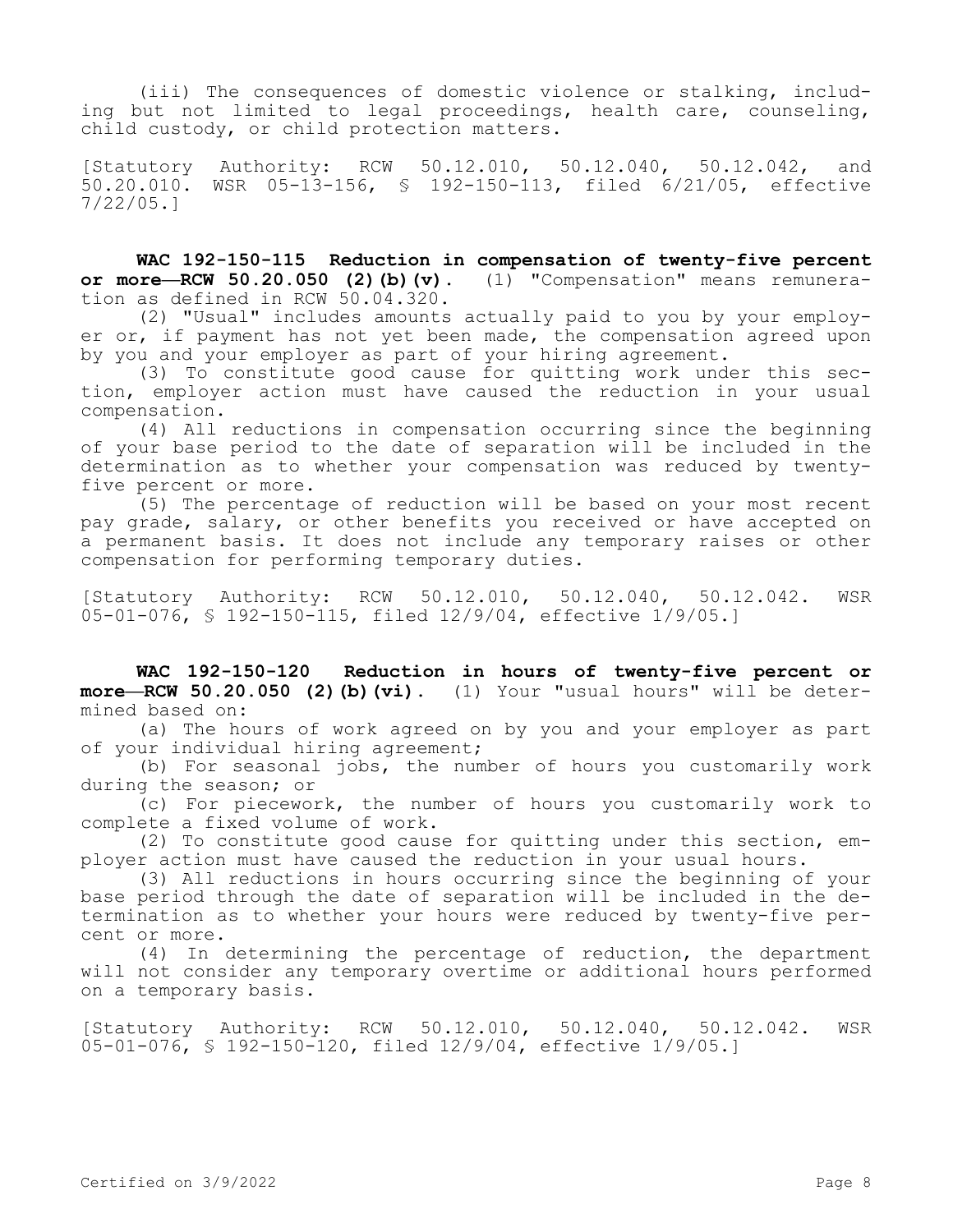**WAC 192-150-125 Change in worksite—RCW 50.20.050 (2)(b)(vii).**  (1) The location of your employment must have changed due to employer action. The change must have:

(a) Substantially increased the distance you travel to the new worksite or increased the difficulty or inconvenience of travel; and

(b) Resulted in a commute distance or time that is greater than is customary for workers in your job classification and labor market area.

(2) For purposes of this section:

(a) "Job classification" means your occupation at the time you quit work;

(b) "Labor market area" means the geographic area in which workers in your location and occupation customarily work. In determining whether a labor union's jurisdictional area is consistent with an individual member's labor market, the department will determine where the majority of union members in that member's location and occupation customarily work.

(3) Good cause for quitting work cannot be established under this section if the worksite location and distance to work was known at the time of hire.

[Statutory Authority: RCW 50.12.010, 50.12.040, 50.12.042. WSR 05-01-076, § 192-150-125, filed 12/9/04, effective 1/9/05.]

**WAC 192-150-130 Worksite safety—RCW 50.20.050 (2)(b)(viii).**  (1) At the time of hire, you can reasonably expect that your worksite complies with applicable federal and state health and safety regulations. If, after beginning work or accepting the job offer, you become aware of a safety issue that was not previously disclosed by your employer, the department will consider the safety of the worksite to have deteriorated.

(2) To establish good cause for quitting work under this section, you must notify your employer of the safety issue and give your employer a reasonable period of time to correct the situation. For purposes of this section:

(a) "Employer" means your supervisor, manager, or other individual who could reasonably be expected to have authority to correct the safety condition at issue;

(b) "Reasonable period of time" means the amount of time a reasonably prudent person would have remained at the worksite or continued working in the presence of the condition at issue. In addition:

(i) For health or safety issues that present imminent danger of serious bodily injury or death to any person, your employer must take immediate steps to correct the situation;

(ii) If your employer has been issued a citation by a regulatory agency charged with monitoring health or safety conditions, the employer must correct the condition within the time period specified in the citation.

(c) "Serious bodily injury" means bodily injury which creates a probability of death, or which causes serious permanent disfigurement, or which causes a significant loss or impairment of the function of any bodily part or organ whether permanent or temporary.

[Statutory Authority: RCW 50.12.010 and 50.12.040. WSR 13-09-010, § 192-150-130, filed 4/5/13, effective 5/6/13. Statutory Authority: RCW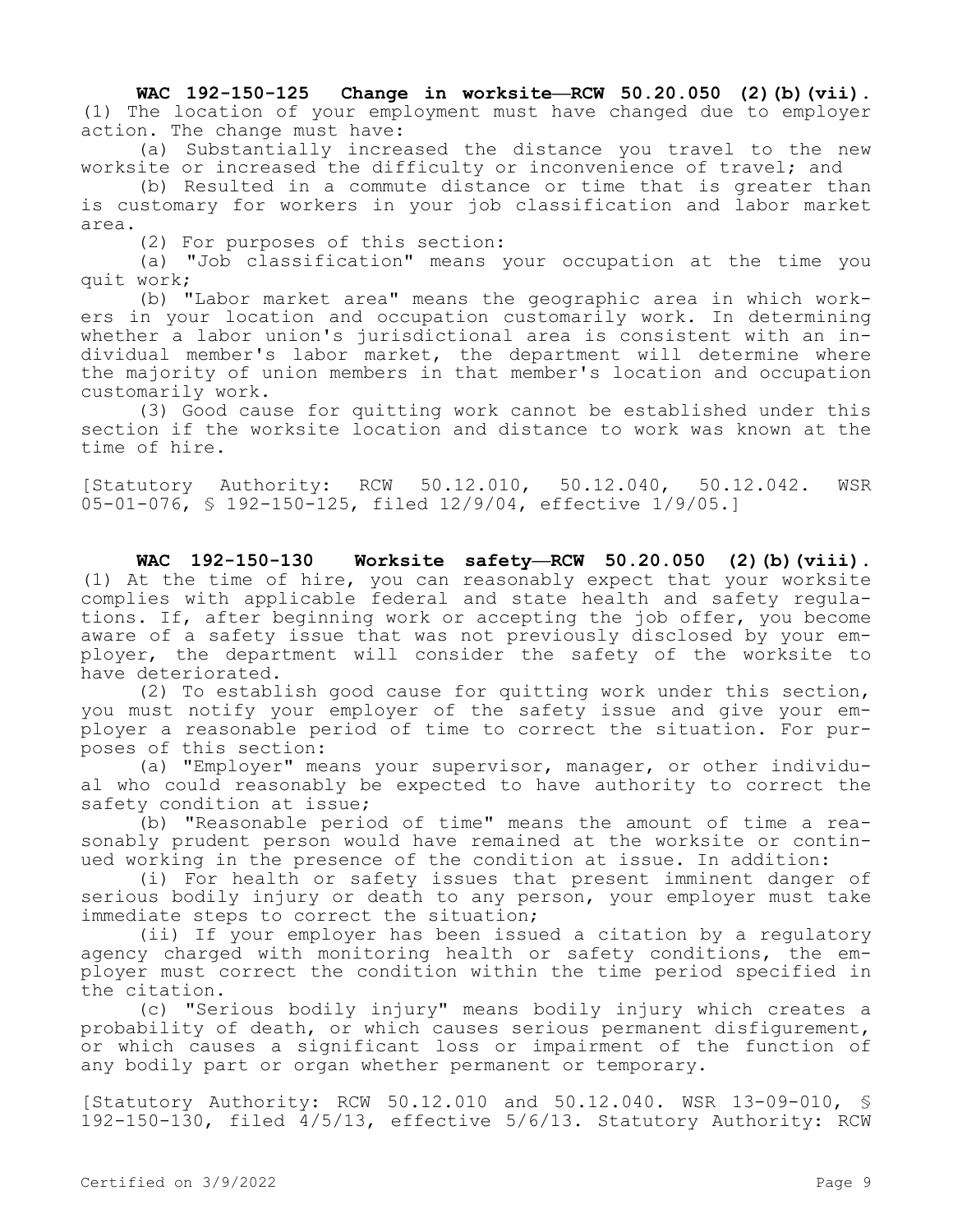50.12.010, 50.12.040, 50.12.042. WSR 05-01-076, § 192-150-130, filed 12/9/04, effective 1/9/05.]

**WAC 192-150-135 Illegal activities at the worksite—RCW 50.20.050 (2)(b)(ix).** (1) Illegal activities include violations of both civil and criminal law.

(2) To establish good cause for quitting work under this section, you must notify your employer of the illegal activity and give your employer a reasonable period of time to correct the situation. You are not required to notify your employer before quitting when your employer is conducting the illegal activity and notifying your employer could jeopardize your safety or is contrary to other federal and state laws (for example, whistleblower protection laws).

(3) "Employer" means your supervisor, manager, or other individual who could reasonably be expected to have authority to correct the illegal activity at issue;

(4) A "reasonable period of time" is the period a reasonably prudent person would be expected to continue working in the presence of the activity at issue.

[Statutory Authority: RCW 50.12.010, 50.12.040, 50.12.042. WSR 05-01-076, § 192-150-135, filed 12/9/04, effective 1/9/05.]

**WAC 192-150-140 Change in usual work that violates religious or sincere moral beliefs—RCW 50.20.050 (2)(b)(x).** (1) For purposes of this section, "usual work" means job duties or conditions:

(a) Originally agreed upon by you and your employer in your hiring agreement; or

(b) Customary for workers in your job classification; or

(c) You consistently performed during your base period; or

(d) Mutually agreed to by you and your employer prior to the employer action changing your job duties.

(2) The following criteria will be used to determine whether you had good cause for quitting work under this section:

(a) The change in your usual work must be the result of action taken by your employer;

(b) The work must require you to violate your religious beliefs or sincere moral convictions; mere disapproval of the employer's method of conducting business is not good cause for leaving work under this section;

(c) You must notify your employer that the work violates your religion or sincere moral beliefs, unless doing so would be futile;

(d) The work or activity must directly, rather than indirectly, affect your religious or moral beliefs; and

(e) The objectionable condition must exist in fact, rather than be a matter of speculation.

(3) You will not have good cause for quitting work under this section if:

(a) You are inconsistent or insincere in your objections;

(b) The objection is raised as a sham or a means of avoiding work; or

(c) You knew of the objectionable aspects of the work at the time of hire, or you continued working under the objectionable conditions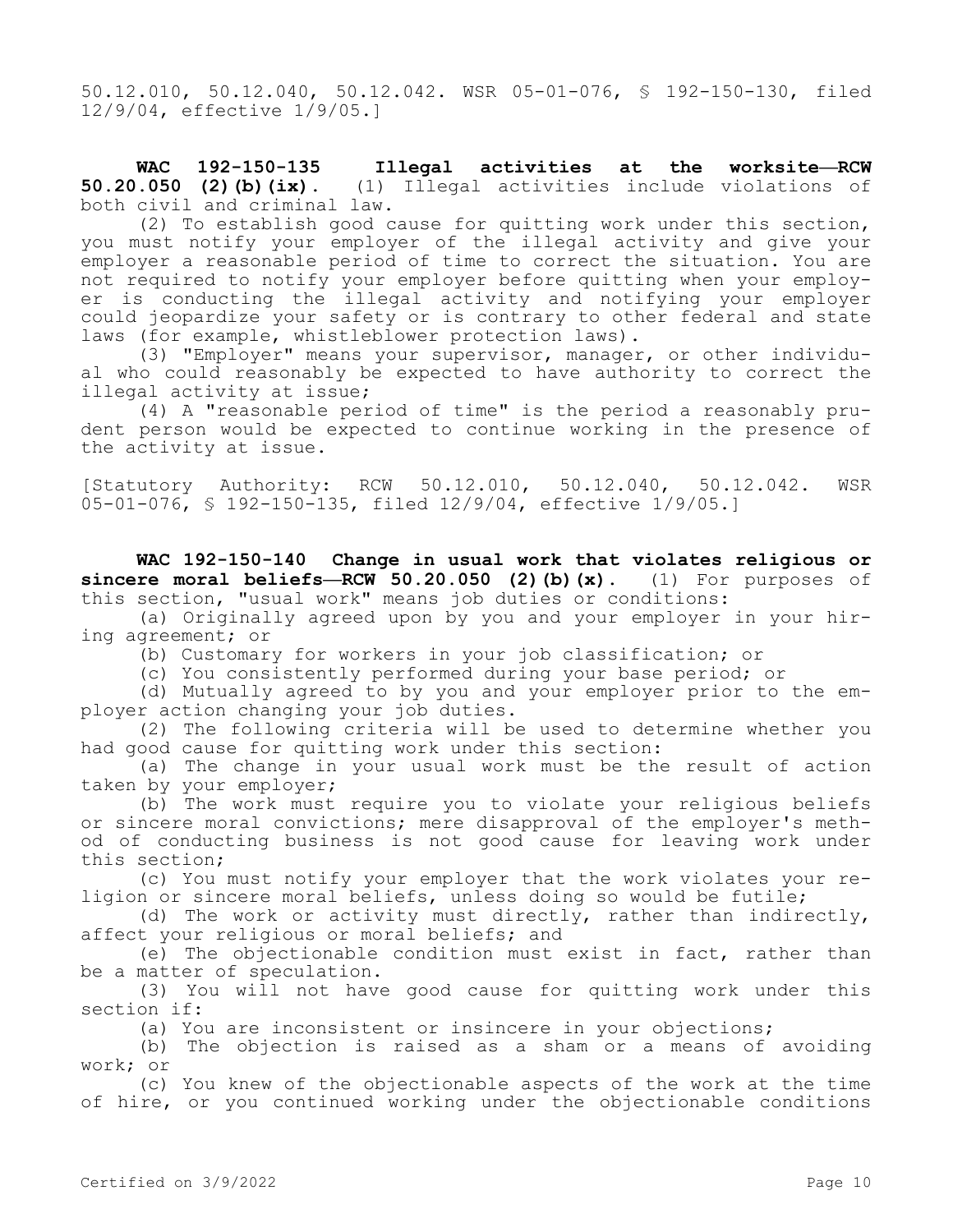longer than a reasonably prudent person holding similar beliefs would have continued.

[Statutory Authority: RCW 50.12.010, 50.12.040, 50.12.042. WSR 05-01-076, § 192-150-140, filed 12/9/04, effective 1/9/05.]

**WAC 192-150-145 Change in working conditions covered by RCW 50.20.050 (2)(b)(v) through (x).** (1) If you quit work due to a change in working conditions that meets the requirements of RCW 50.20.050 (2)(b)(v) through  $(x)$ , the department will not deny benefits solely on the basis that you continued working for a brief period of time following the change. However, you must demonstrate to the department that the change in working conditions was the motivating factor for quitting work.

(2) "Brief period of time" means the amount of time a reasonably prudent person would have continued working after the change in circumstances.

[Statutory Authority: RCW 50.12.010, 50.12.040, and 50.20.010. WSR 10-11-046, § 192-150-145, filed 5/12/10, effective 6/12/10.]

**WAC 192-150-150 When is a separation considered a refusal of new work?** (1) Section 3304 (a) (5) of the Federal Unemployment Tax Act and **work?** (1) Section 3304 (a)(5) of the Federal Unemployment Tax Act and RCW 50.20.110 state that you cannot be denied benefits if you refuse to accept new work when the wages, hours, or other working conditions are substantially less favorable than those prevailing for similar work in your local labor market.

(2) For purposes of this chapter, "new work" includes an offer by your present employer of:

(a) Different duties than those you agreed to perform in your current employment contract or agreement; or

(b) Different terms or conditions of employment from those in the existing contract or agreement.

(3) When you resign rather than accept changes in working conditions that are different from those under which you had been working, the department will decide whether you left work voluntarily or refused an offer of new work.

(a) If the changes in working conditions are not substantial, the department will consider you to have voluntarily quit work.

(b) If there is a substantial change in working conditions so as to constitute an offer of new work and the change is not authorized or implied by the original employment agreement, the department will treat the separation as a layoff due to lack of work and adjudicate the refusal of new work under RCW 50.20.080.

(i) If the change in working conditions is a reduction in your pay or hours of ten percent or less, the department will presume the change is not substantial. You can overcome this presumption by providing additional information to the department showing the job was not suitable under RCW 50.20.110.

(ii) If you continue working after your working conditions have changed, but later quit work because of these changes, the department will presume you voluntarily left work for personal reasons. This does not apply when:

(A) You give notice of your intent to quit but continue to work during an agreed upon notice period; or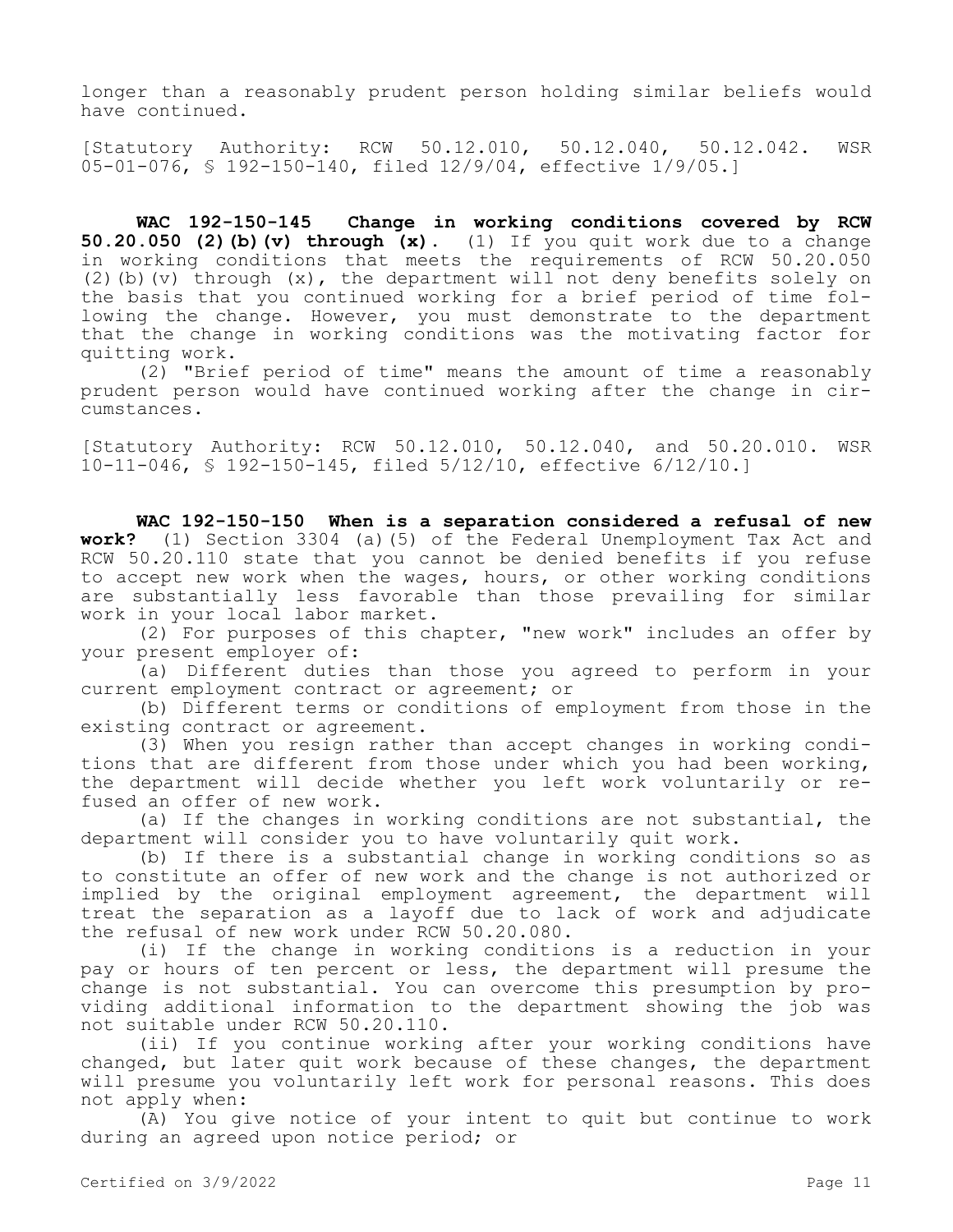(B) You continue working during an employer-provided grievance or arbitration period in response to the change in working conditions.

(iii) This subsection does not apply when the change in working conditions was caused by your own misconduct. The department will treat your refusal of the new working conditions as a separation from work under RCW 50.20.050 or 50.20.066.

(c) If the department decides you were separated due to a layoff but you refused an offer of new work, the department will issue a written decision even if you do not claim benefits for the week in which the refusal occurred. The employer offering the new work is an interested party to the work refusal decision.

(4) For purposes of this section, the following definitions apply:

(a) "Conditions of work" includes fringe benefits such as life and health insurance; paid sick, vacation, and annual leave; provisions for leaves of absence and holiday leave; pensions, annuities and retirement provisions; and severance pay. It also includes job security and reemployment rights; training and promotion policies; wage guarantees; unionization; grievance procedures; work rules, including health and safety rules; medical and welfare programs; physical conditions such as heat, light and ventilation; shifts of employment; and permanency of work.

(b) "Prevailing" means the most typical or customary in a particular occupation for a given area. The department will decide if a wage rate is prevailing for your labor market area based on information provided by its labor market and economic analysis branch.

(c) "Similar work" means similarity of the operations performed, the skill, ability and knowledge required, and the responsibilities involved.

(d) "Substantial change in working conditions" means a material change that is significant in terms of amount, degree, or impact as opposed to a change that is relatively minor or trivial. A change in working conditions is not substantial if the conditions prevailing after the change are those generally prevailing for other workers performing the same or similar work in your local labor market area.

(e) "Substantially less favorable" means the work is materially reduced below the standard under which the majority of individuals in your occupation and local labor market area customarily work.

[Statutory Authority: RCW 50.12.010, 50.12.040, and 50.20.010. WSR 10-11-046, § 192-150-150, filed 5/12/10, effective 6/12/10. Statutory Authority: RCW 50.12.010 and 50.12.040. WSR 07-22-055, § 192-150-150, filed  $11/1/07$ , effective  $12/2/07$ . Statutory Authority: RCW 50.12.010, 50.12.040, 50.12.042. WSR 05-01-076, § 192-150-150, filed 12/9/04, effective 1/9/05.]

**WAC 192-150-160 Entering approved apprenticeship training—RCW 50.20.050 (2)(b)(xi).** (1) **Application.** This section applies only if you quit work to enter into related/supplemental (classroom) instruction that is part of an apprenticeship program. If you quit work to begin employment for an employer who is a party to an apprenticeship agreement, the department will review the separation under RCW 50.20.050 (2)(b)(i) and WAC 192-150-050 to determine if you left work to accept a bona fide job offer.

(2) **Definitions.** For purposes of this chapter: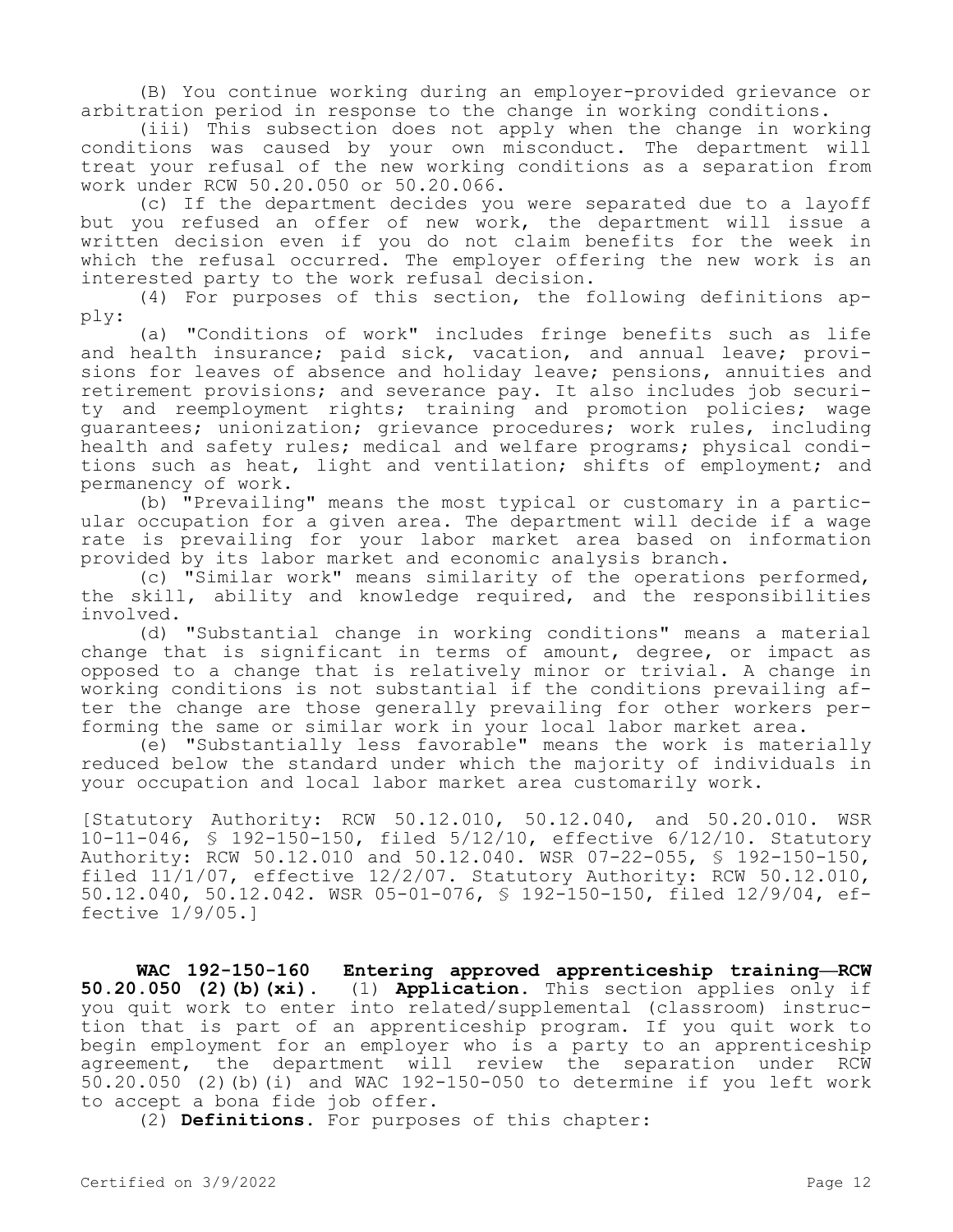(a) "To enter" means to begin participation in the apprenticeship program.

(i) The term "to enter" includes:

(A) Apprentices who accept temporary work with an employer who is not a party to the apprenticeship agreement and quit work to reenter training.

(B) Apprentices who quit work for a participating employer to enter a different apprenticeship program.

(ii) The term "to enter" does not include:

(A) Claimants applying for an apprenticeship program who at the time of quitting work are not enrolled in apprenticeship or preapprenticeship training. Their eligibility for benefits will be reviewed under RCW 50.20.050(2).

(B) Current apprentices who temporarily stop work for a participating employer to attend related/supplemental instruction that is a required component of their apprenticeship agreement. Claimants in this situation are considered to be on temporary layoff from work. Their eligibility for commissioner approved training will be reviewed under WAC 192-200-020(3).

(b) "Active participation" means attending classes, engaging in other activities that are part of the related/supplemental instruction, and working or seeking work in accordance with the apprenticeship agreement.

(c) The terms "apprentice," "apprenticeship agreement," "apprenticeship program," "approved," and "related/supplemental instruction" have the meanings described in WAC 296-05-003.

(3) **Establishing good cause.** If you quit work to enter an apprenticeship program, you will have good cause within the meaning of RCW  $50.20.050$  (2) (b) (xi) if you satisfactorily demonstrate that:

(a) You have been accepted into and are entering an apprenticeship program approved by the Washington state apprenticeship training council;

(b) Prior to leaving work, you had a confirmed start date for related/supplemental instruction; and

(c) You continued in your employment for as long as was reasonably consistent with whatever arrangements were necessary to begin the related/supplemental instruction. In any event, you will not be eligible for benefits until the week prior to the week the related/supplemental instruction begins.

[Statutory Authority: RCW 50.12.010 and 50.12.040. WSR 17-17-129, § 192-150-160, filed 8/22/17, effective 9/22/17. Statutory Authority: RCW 50.12.010, 50.12.040, 50.20.010. WSR 09-07-011, § 192-150-160, filed 3/5/09, effective 4/5/09.]

**WAC 192-150-180 Quitting part-time work—RCW 50.20.050(3).** (1) **Definitions.** For purposes of this section:

(a) "Part-time work" means fewer than 35 hours of work per week.

(b) "Full-time work" means work of 35 or more hours per week.

(2) If you are simultaneously employed in a part-time job and a full-time job, you will not be denied benefits for quitting the parttime job under the following circumstances:

(a) You quit the part-time job before losing your full-time job;

(b) You did not know in advance that your full-time job would be ending; and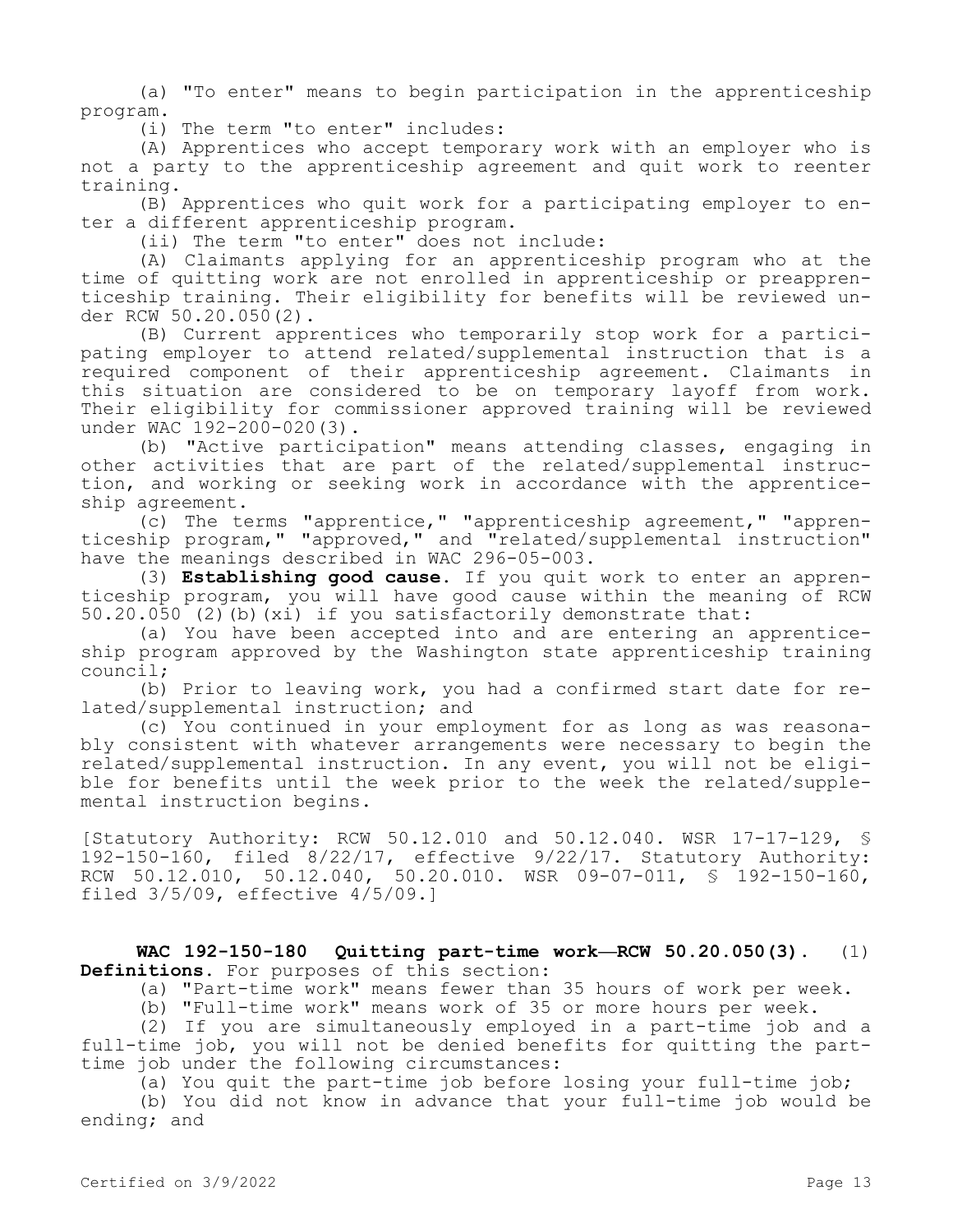(c) You are eligible for benefits based on the separation from your full-time job.

(3) If you are denied benefits under RCW 50.20.050(3), the period of denial is the same as that under RCW 50.20.050 (2)(a). This means you will be denied for a period of seven weeks and until you earn at least seven times your weekly benefit amount in covered employment.

(4) **Examples.** The following are examples only and do not mean that the department would rule the same in similar situations.

(a) *You quit a part-time job two weeks before being laid off from your full-time job.* Benefits are allowed because you meet the criteria of subsection  $(2)$  of this section.

(b) *You quit a part-time job before the hours at your full-time job were reduced.* Benefits are allowed because you meet the criteria of subsection (2) of this section.

(c) *You quit a part-time job two weeks before the end of a temporary full-time job.* You had prior knowledge that the full-time job was ending. Benefits would be denied unless you had good cause for quitting the part-time job under RCW 50.20.050(2).

(d) *You quit a part-time job two weeks before being discharged from the full-time job.*

(i) If the separation from the full-time job was for misconduct, benefits would be denied for quitting the part-time job because you are not eligible for benefits based on the separation from the fulltime job.

(ii) If the separation from the full-time job was not misconduct, benefits would be allowed because you meet the criteria of subsection (3).

(e) *You quit the part-time job and the full-time job on the same day.* The department will determine if you had good cause to quit both jobs under RCW 50.20.050(2).

(f) *You quit a part-time job but are still employed full-time at your other job.* The department will determine if you had good cause to quit under RCW 50.20.050(2).

[Statutory Authority: RCW 50.12.010 and 50.12.040. WSR 17-17-129, § 192-150-180, filed 8/22/17, effective 9/22/17. Statutory Authority: RCW 50.12.010, 50.12.040, and 50.20.010. WSR 09-24-008, \$ 192-150-180, filed 11/20/09, effective 12/21/09.]

**WAC 192-150-200 General provisions—Misconduct and gross misconduct—RCW 50.04.294 and 50.20.066.** (1) The action or behavior that resulted in your discharge or suspension from employment must be connected with your work to constitute misconduct or gross misconduct.

(2) For purposes of this section, the action or behavior is connected with your work if it results in harm or creates the potential for harm to your employer's interests. This harm may be tangible, such as damage to equipment or property, or intangible, such as damage to your employer's reputation or a negative impact on staff morale.

(3) RCW 50.04.294, subsections (1)(c) and (3)(b), will be distinguished as follows:

(a) Subsection (1)(c) "Carelessness or negligence that causes or would likely cause serious bodily harm to your employer or fellow employee" means that your action results in serious bodily injury or a reasonably prudent person would know it is likely to result in serious bodily injury.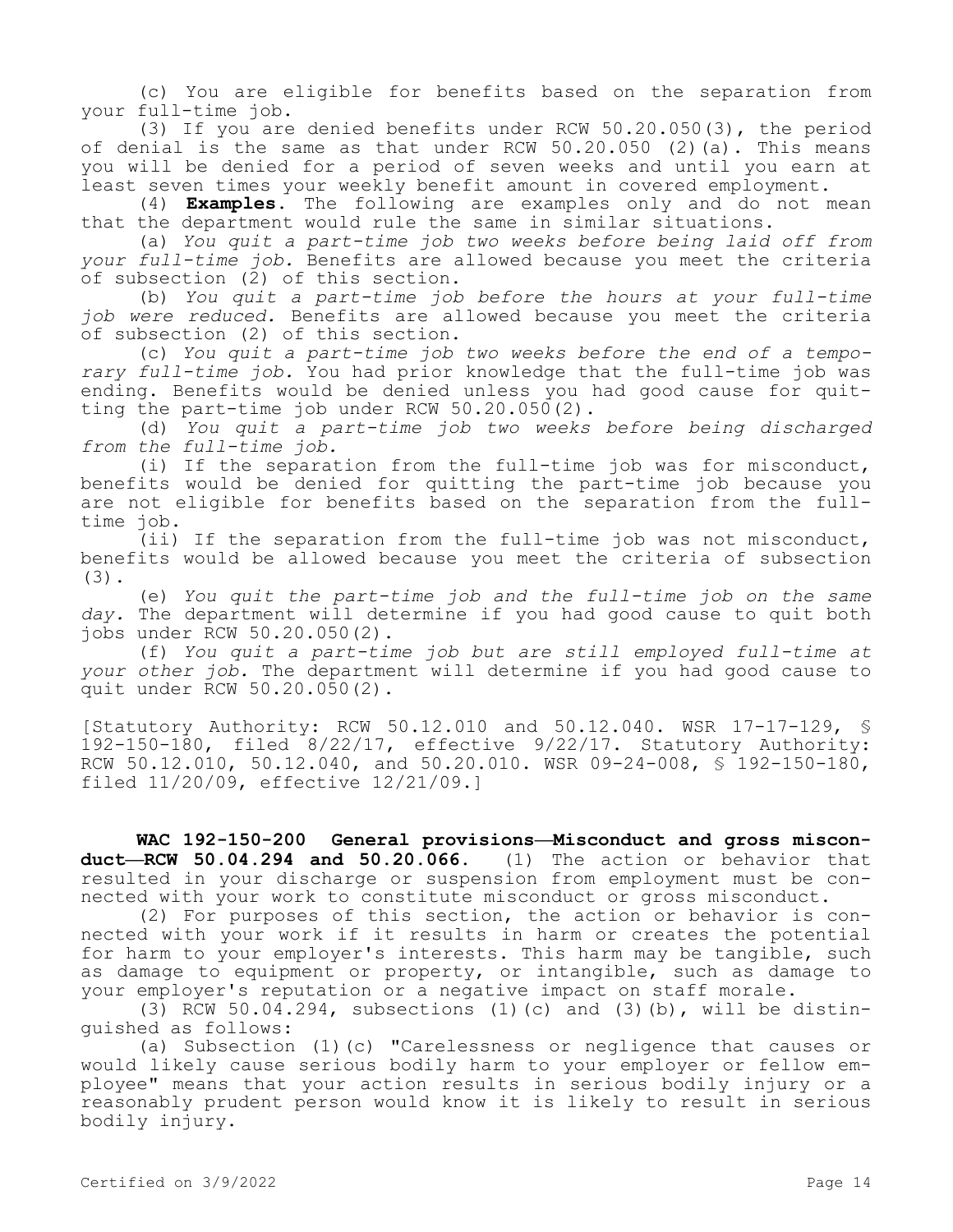(b) Subsection (3)(b) "Inadvertence or ordinary negligence in isolated instances" means that your action is an accident or mistake and is not likely to result in serious bodily injury.

[Statutory Authority: RCW 50.12.010 and 50.12.040. WSR 07-22-055, § 192-150-200, filed 11/1/07, effective 12/2/07. Statutory Authority: RCW 50.12.010, 50.12.040, 50.12.042. WSR 05-01-076, § 192-150-200, filed 12/9/04, effective 1/9/05.]

**WAC 192-150-205 Definitions—Misconduct and gross misconduct—RCW 50.04.294 and 50.20.066.** For purposes of this chapter, the following definitions will apply:

(1) "Willful" means intentional behavior done deliberately or knowingly, where you are aware that you are violating or disregarding the rights of your employer or a co-worker.

(2) "Wanton" means malicious behavior showing extreme indifference to a risk, injury, or harm to another that is known or should have been known to you. It includes a failure to act when there is a duty to do so, knowing that injury could result.

(3) "Carelessness" and "negligence" mean failure to exercise the care that a reasonably prudent person usually exercises.

(4) "Serious bodily harm" means bodily injury which creates a probability of death, or which causes significant permanent disfigurement, or which causes a significant loss or impairment of the function of any bodily part or organ.

(5) "Criminal act" means any act classified as a felony, gross misdemeanor, or misdemeanor under state or federal law.

(6) "Flagrant" means conspicuously bad or offensive behavior showing contemptuous disregard for the law, morality, or the rights of others. This blatant behavior must be so obviously inconsistent with what is right or proper that it can neither escape notice nor be condoned.

[Statutory Authority: RCW 50.12.010, 50.12.040, 50.12.042. WSR 05-01-076, § 192-150-205, filed 12/9/04, effective 1/9/05.]

**WAC 192-150-210 Willful or wanton disregard—RCW 50.04.294 (1)(a) and (2).** (1) "Repeated inexcusable tardiness" means repeated instances of tardiness that are unjustified or that would not cause a reasonably prudent person in the same circumstances to be tardy. Your employer must have warned you at least twice, either verbally or in writing, about your tardiness, and violation of such warnings must have been the immediate cause of your discharge.

(2) "Dishonesty related to employment" means the intent to deceive the employer on a material fact. It includes, but is not limited to, making a false statement on an employment application and falsifying the employer's records.

(3) "Repeated and inexcusable absences" means repeated absences that are unjustified or that would not cause a reasonably prudent person in the same circumstances to be absent. Previous warnings from your employer are not required, but your repeated absences must have been the immediate cause of your discharge.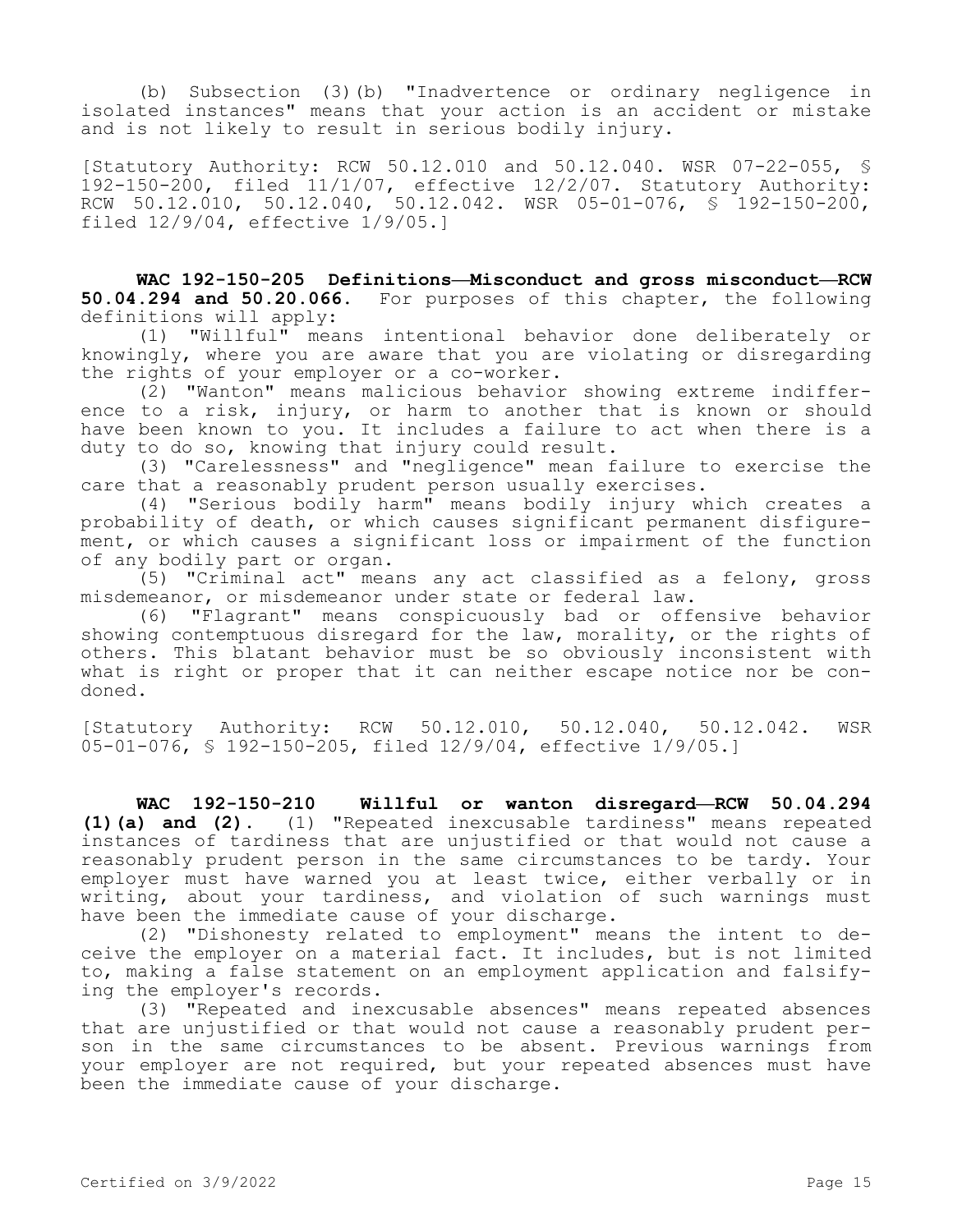(4) A company rule is reasonable if it is related to your job duties, is a normal business requirement or practice for your occupation or industry, or is required by law or regulation.

(5) The department will find that you knew or should have known about a company rule if you were provided an employee orientation on company rules, you were provided a copy or summary of the rule in writing, or the rule is posted in an area that is normally frequented by you and your co-workers, and the rule is conveyed or posted in a language that can be understood by you.

(6) You are considered to be acting within your "scope of employment" if you are:

(a) Representing your employer in an official capacity;

(b) On your employer's property whether on duty or not;

(c) Operating equipment under your employer's ownership or control;

(d) Delivering products or goods on behalf of your employer; or

(e) Acting in any other capacity at the direction of your employer.

[Statutory Authority: RCW 50.12.010, 50.12.040, 50.12.042. WSR 05-01-076, § 192-150-210, filed 12/9/04, effective 1/9/05.]

**WAC 192-150-215 Discharges for gross misconduct—Responsibility**  for providing information. In any job separation where there is a potential disqualification under RCW 50.20.066(3), the employer is responsible for notifying the department in a timely manner when the issue is resolved.

If an employer notifies the department of a potential disqualification under RCW 50.20.066(3) within ten days of receiving the notice required by WAC 192-130-060, the department will review the claimant's eligibility for benefits.

[Statutory Authority: RCW 50.12.010 and 50.12.040. WSR 07-22-055, § 192-150-215, filed 11/1/07, effective 12/2/07. Statutory Authority: RCW 50.12.010, 50.12.040, 50.12.042. WSR 05-01-076, § 192-150-215, filed 12/9/04, effective 1/9/05.]

**WAC 192-150-220 Discharges for gross misconduct—Definitions— Canceling wage credits.** (1) **Definitions.**

(a) "Criminal act" means every action defined as a crime by the applicable state or federal statutes, including felonies and gross misdemeanors.

(b) "Felony" means every crime that is defined as such by the applicable state or federal statutes.

(c) "Gross misdemeanor" means every crime which is defined as such by the applicable state or federal statutes.

(d) A "competent authority" is:

(i) A court (including magistrate or court commissioner), prosecuting attorney, or law enforcement agency; or

(ii) An administrative law judge; or

(iii) A regulatory agency or professional association charged by law with maintaining professional standards or codes of conduct; or

(iv) Any other person or body, other than your employer, with authority to administer disciplinary action against you.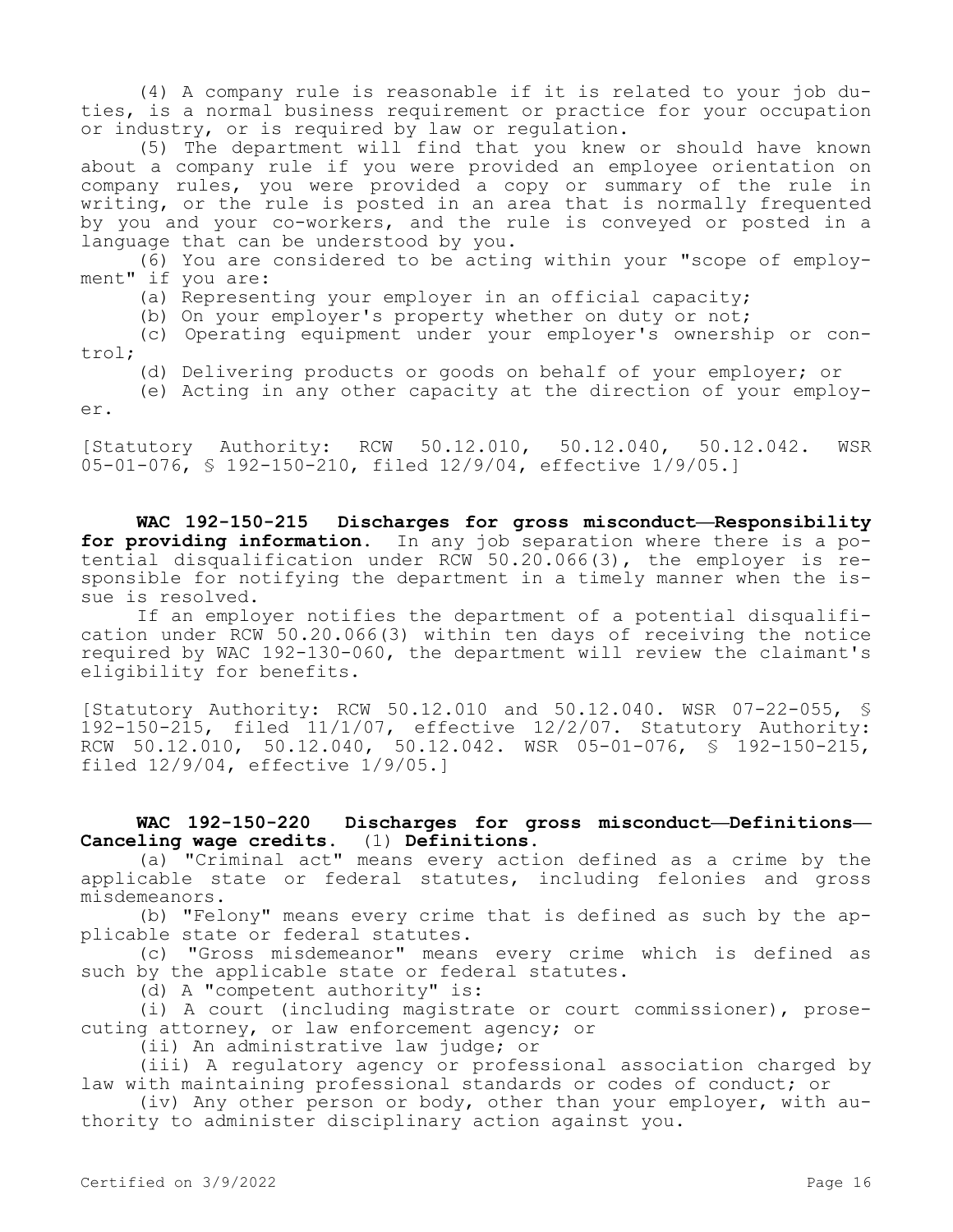(e) An admission to your employer or to an employee of the department that you have committed a criminal act is not considered an admission to a competent authority for the purposes of RCW 50.20.066.

(2) **Canceling wage credits.**

(a) If you have been discharged for gross misconduct connected with your work:

(i) The department will cancel all your hourly wage credits based on that employment since the beginning of your base period;

(ii) If your wage credits with this employer are fewer than 680 hours, the balance of wage credits up to 680 hours will be canceled proportionately among your base period employers according to each employer's share of your base period wages. Wages from each employer will be removed from the most recent quarter in which wages were reported.

(b) Wage credits may only be canceled based upon an admission of a criminal act if:

(i) You admit to each and every element of a criminal act which caused you to be discharged; and

(ii) The admission is made to a competent authority.

[Statutory Authority: RCW 50.12.010 and 50.12.040. WSR 07-22-055, § 192-150-220, filed 11/1/07, effective 12/2/07. Statutory Authority: RCW 50.12.010, 50.12.040, 50.12.042. WSR 05-01-076, § 192-150-220, filed 12/9/04, effective 1/9/05.]

**WAC 192-150-225 Examples of flagrant and wanton misconduct.** (1) Examples of behaviors that may constitute flagrant and wanton conduct resulting in a finding of gross misconduct include, but are not limited to:

(a) A medical provider under the influence of illegal narcotics while at work;

(b) A health care worker who steals money or valuables from patients;

(c) A commercial truck driver under the influence of alcohol while operating the employer's vehicle;

(d) A school employee convicted of conduct that requires the individual to register as a sex offender;

(e) An attorney convicted of conduct that results in being disbarred or suspended from the practice of law; or

(f) A department store employee who secretly films or photographs customers in the store's fitting rooms.

(2) These behaviors are examples only and do not require the department to find gross misconduct in similar situations.

[Statutory Authority: RCW 50.12.010, 50.12.040, and 50.20.010. WSR 10-11-046, § 192-150-225, filed 5/12/10, effective 6/12/10.]

**WAC 192-150-230 What happens if I am discharged prior to the effective date of my resignation?** (1) Except as provided in subsection (2) of this section, if you notify your employer that you are resigning from your job and the employer discharges you prior to the end of the notice period, the separation is treated as a discharge. The department will not deny benefits unless the employer can show that you were discharged for misconduct.